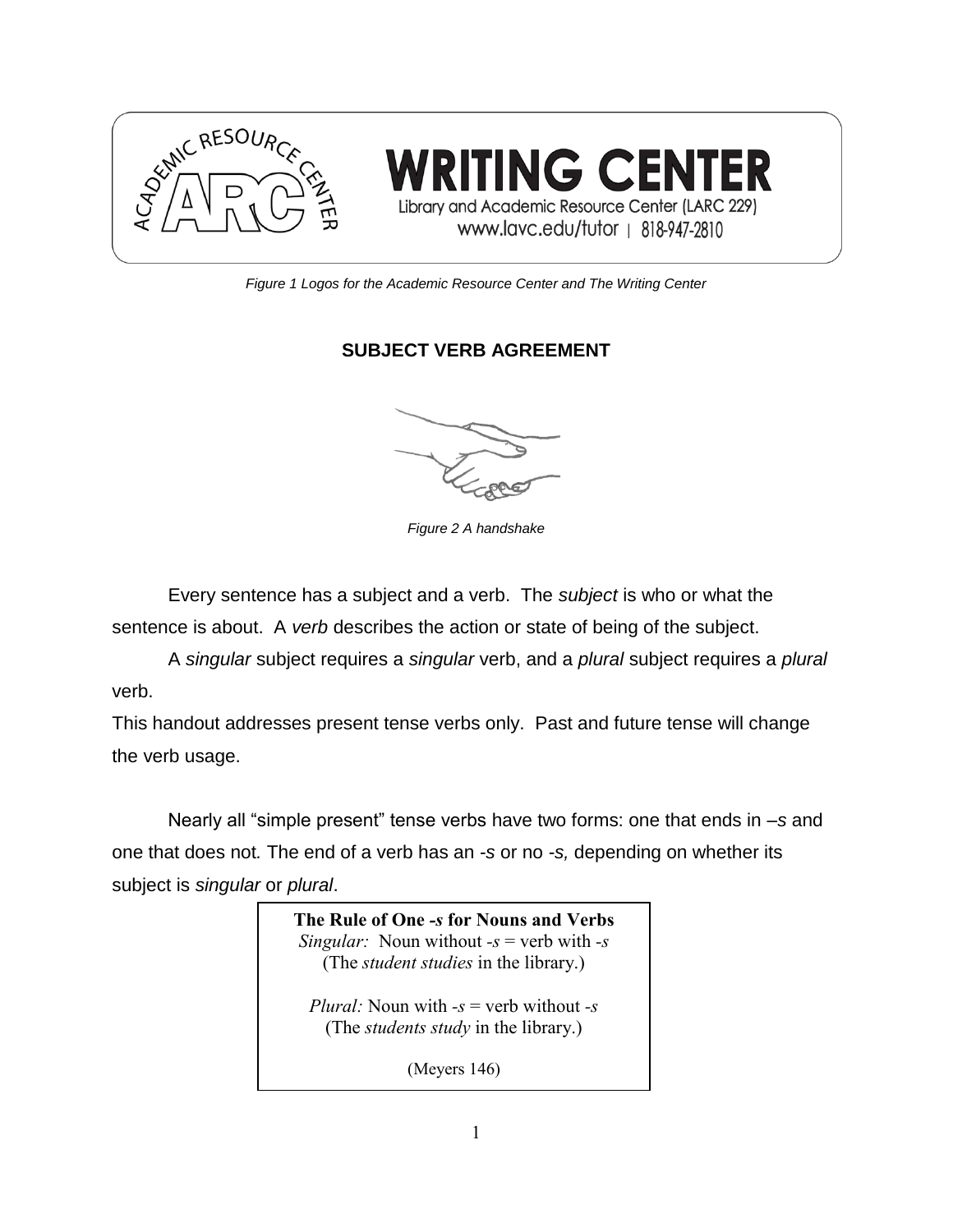#### **Singular Subjects**

A present-tense verb that describes the action of a subject that is a *singular noun* usually ends in *-s.* For example:

*Jim studies* at Valley College.

#### **Noun Verb**

*She lives* in Los Angeles.

#### **Noun Verb**

The *dog barks* when the children ride by on bicycles. **Noun Verb**



*Figure 3 An abstract image of people*

### **Plural Subjects**

A plural noun usually ends with an *-s*. In a sentence with a *plural noun* as a subject, the verb will usually not end in *-s*. Be careful not to confuse plural nouns and verbs.

Here is an example of plural nouns and their verb agreements:

Several *students wait* in the classroom for their teacher. **Noun Verb**

Forty *cows graze* in the pasture. **Noun Verb**

The *professors teach* many different subjects. **Noun Verb**

There are also nouns that are also verbs, like the word "benefit".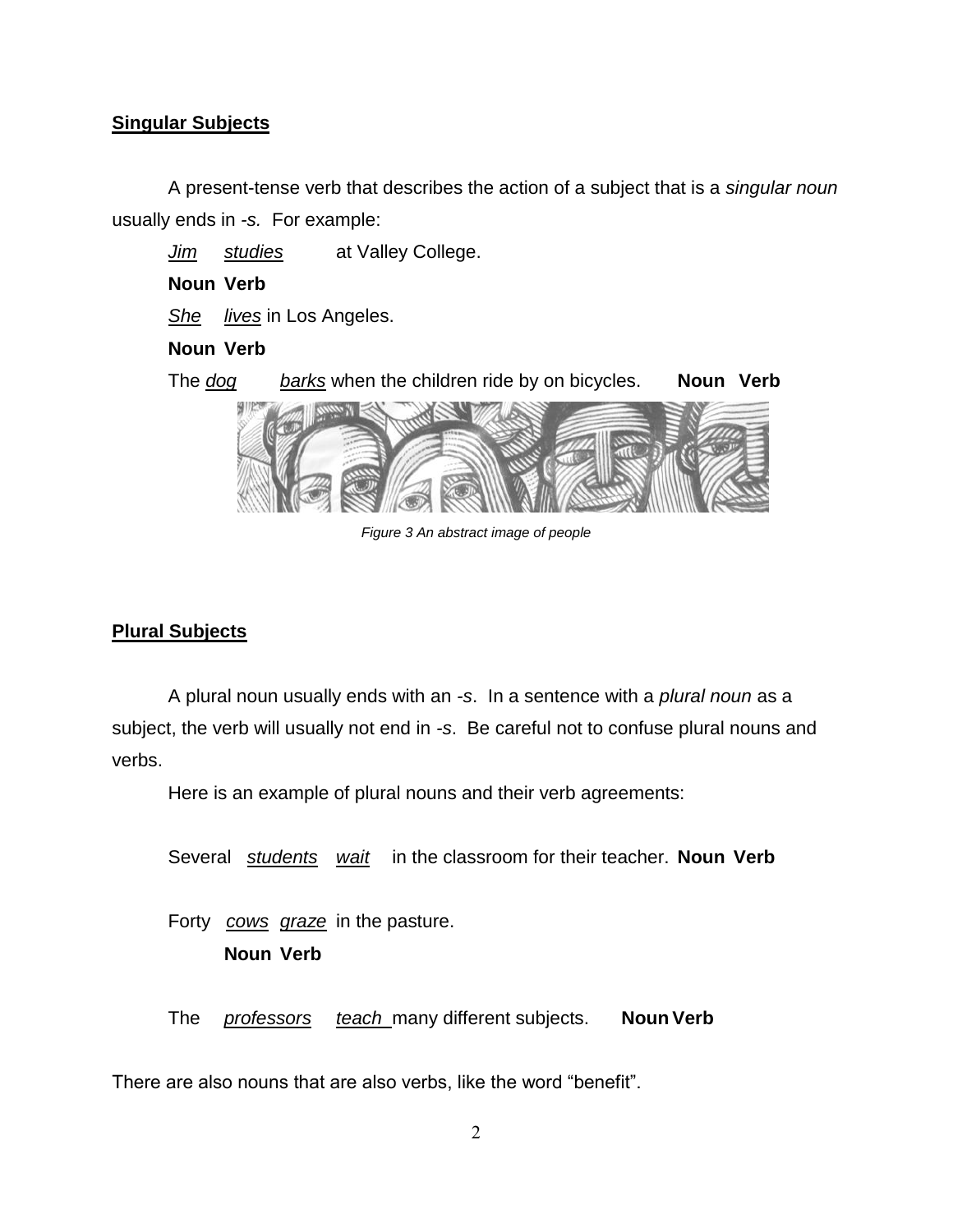The *benefits* of walking are clear. Walking *benefits* everyone.

**Noun Verb**

#### **Structure:**

There is a form to structure these agreements as seen below:

#### **FORM**

|      |       | She |        |
|------|-------|-----|--------|
| You  | work. | He  | works. |
| We   |       | It  |        |
| They |       |     |        |

• *She, he, it:* add *s* to the verb.

|             |        | She |          |
|-------------|--------|-----|----------|
| You         | teach. | He  | teaches. |
| We          |        | It  |          |
| <b>They</b> |        |     |          |

• Verbs ending in *sh, ch, ss, o* or *x*, i.e. *teach, wash, watch, go: add es* to the verb after *she, he, it.* 

|      |        | She |          |
|------|--------|-----|----------|
| You  | carry. | He  | carries. |
| We   |        | It  |          |
| They |        |     |          |

• Verbs ending in consonant +  $y$ , i.e. *carry, study, cry:* change  $y \rightarrow i$  and add **es** after *she, he, it.*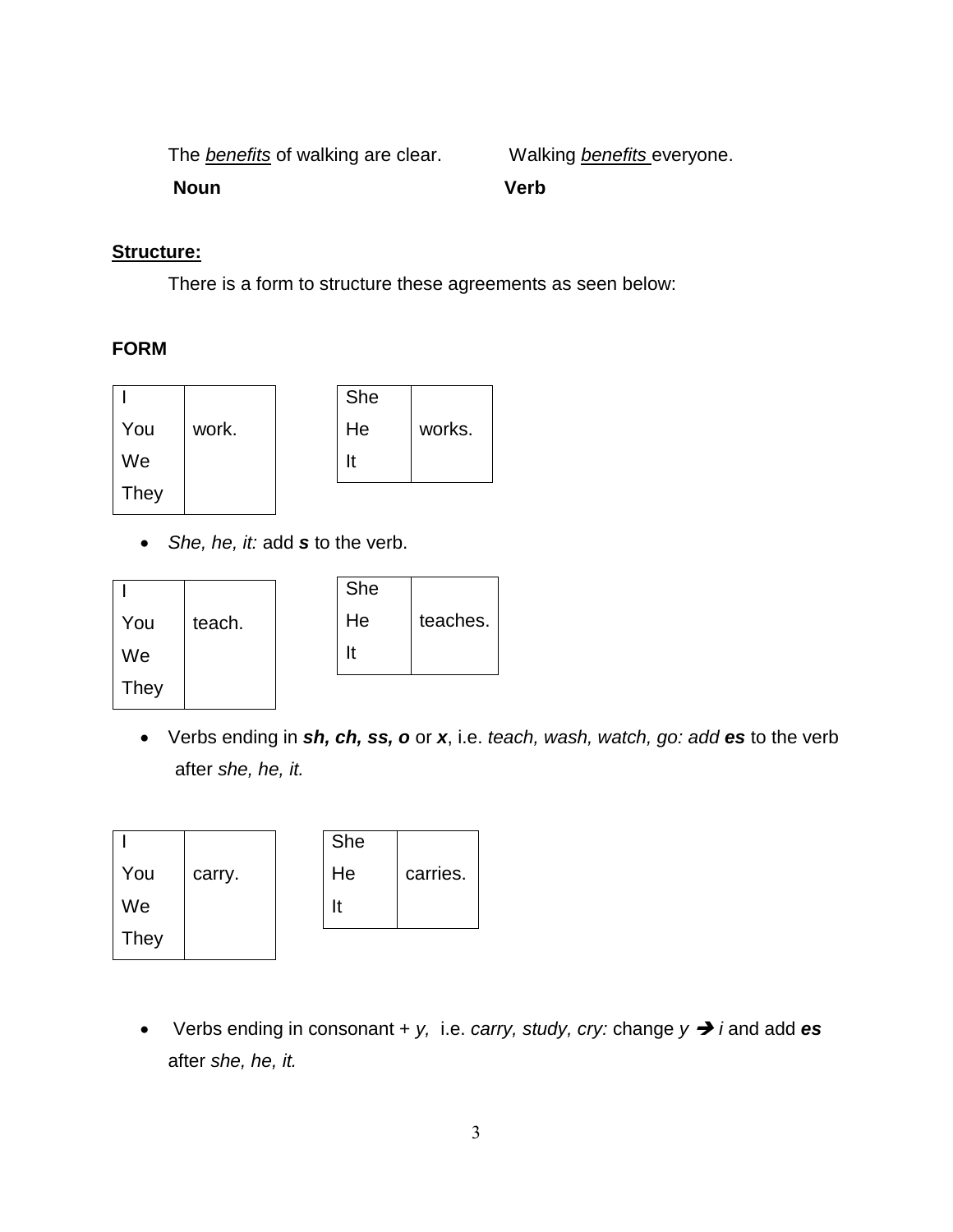### **Compound Subjects**

*How do you know if a subject is singular or plural?*





A subject can contain two nouns. They are separated by *and*, *or*, or *nor*.

• When two subjects are connected by the word "and" the verb usually takes the plural form.

1. Priya and Melissa take the bus home everyday. [The girls are one group, yet plural.] **Compound subject Verb (plural)**

- Sometimes, the subject will be singular even though it is separated by "and". Consider the subject a singular idea and as a singular grouping.
- 2. Green eggs and ham is a funny breakfast. ['Green eggs and ham' is one complete breakfast] **CSV**
	- When using the adjectives *each* **or** *every*, the subject keeps the singular form.

3. *Each* cupcake and cake needs to be frosted. [Even though we used, "and", it is one group.] **V**When compound subjects are **joined by** *or* **or** *nor*, keep the verb in singular form if the subjects are singular, and plural form if the subjects are plural.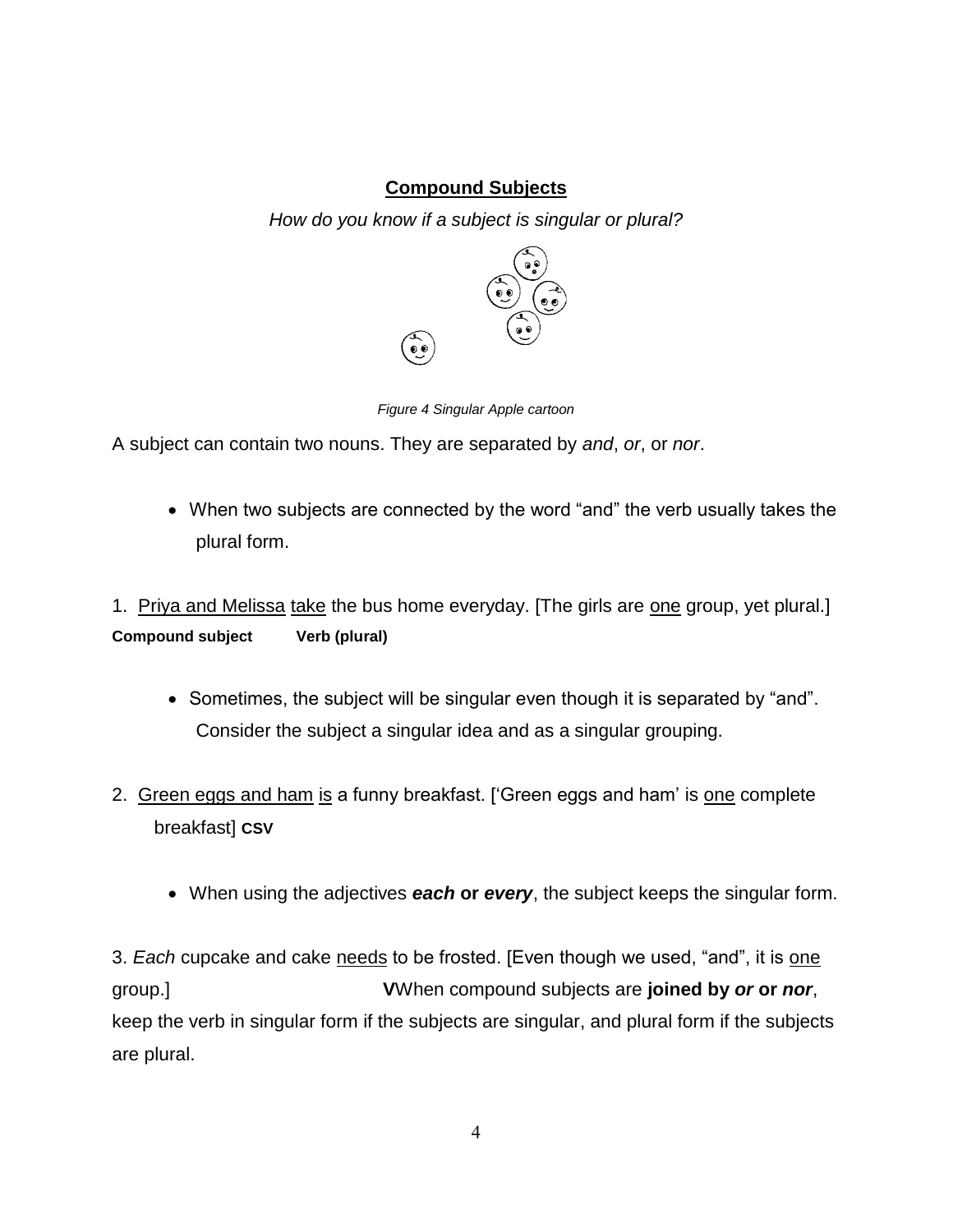- 4. Neither he nor she runs every day.  $\Box$  singular subjects-"he" or "she"- singular verb **V**
- 5. Either boys or girls run every day. **plural subjects 'boys or 'girls'**, plural verb **V**
	- The verb agrees with the subject closest in two situations:
		- **a.** When the subjects are **both singular and plural**:

Neither snowy conditions nor the frigid temperature on the mountain keeps me away from the mountains. ['Temperature' is closer to the verb, so 'keeps' is in the plural form]

**b**. When the subject differs in **person**:

Either Priya or you were there. [*Were* agrees with you] Either you or Priya was there. [*Was* agrees with Priya]

# **Collective Nouns:**

*Is the group singular or plural?*



*Figure 5 Cartoon of Plural Apples*

Groups are **singular** nouns even though they contain many subjects within. Some examples are:

A family, team, audience, group, jury, crowd, band, class, and committee.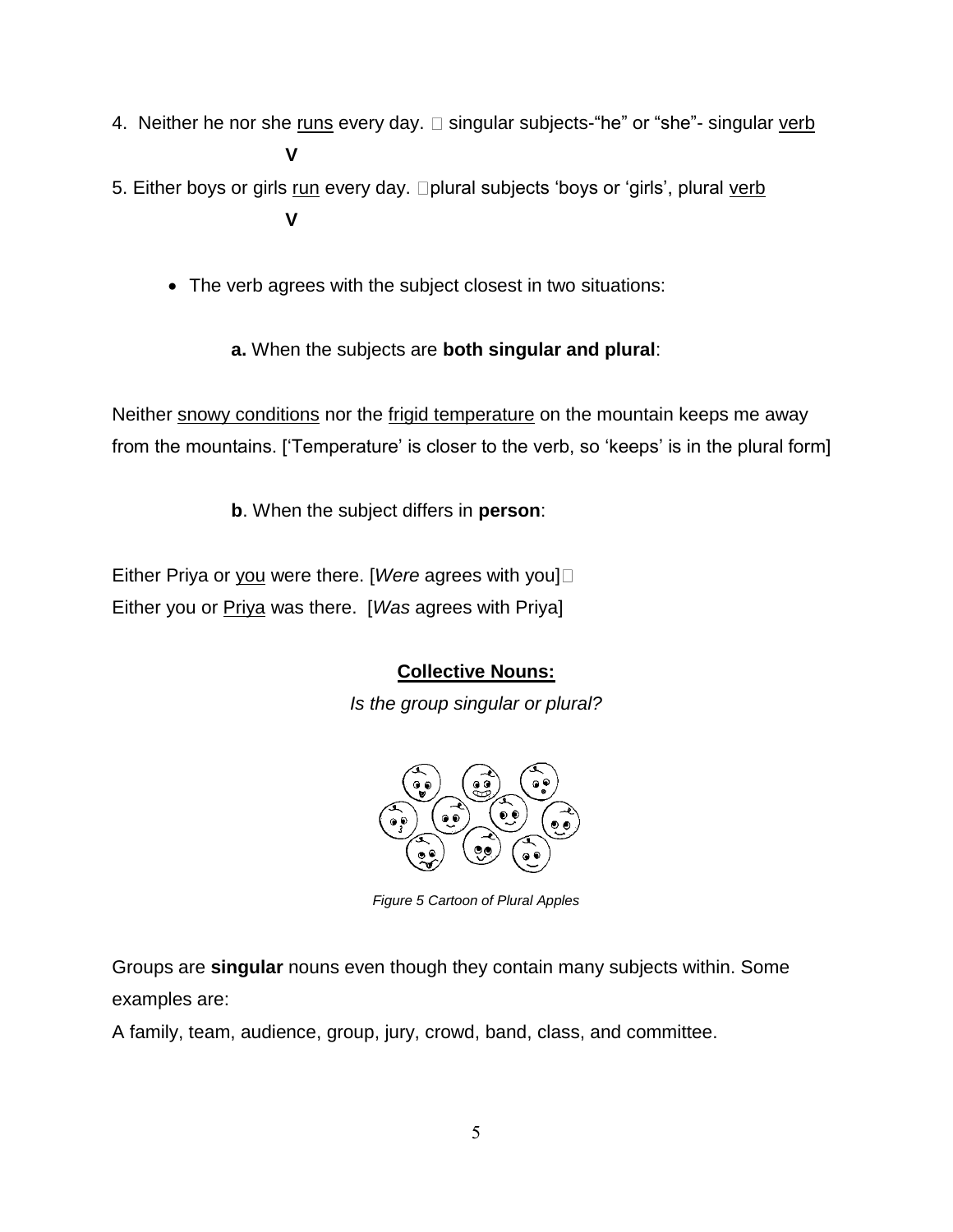**Note**: Keep the verb singular if referring to the group as a **whole**. Change it to plural when referring to individual members of the group.

A. My basketball team was practicing at five o'clock. [singular]

**V** 

**B.** My basketball team were all born before 1992. [plural] **V**

In example A, the team is considered a group that was practicing at that time together. In example B, the individual members were *all* born before 1992, referring to their individual births.

## **Indefinite Pronouns:**

*Can pronouns be both singular and plural?*



*Figure 6 A Confused Man*

Indefinite pronouns are pronouns that take the place of subjects that are vague in number.

## Singular Indefinite Pronouns

| Another  | Each      | Everything     | No one  | Somebody  |
|----------|-----------|----------------|---------|-----------|
| Anybody  | Either    | Much           | Nothing | Someone   |
| Anyone   | Everybody | <b>Neither</b> | One     | Something |
| Anything | Everyone  | Nobody         | Other   | ∗         |

Notice there are opposites when using these: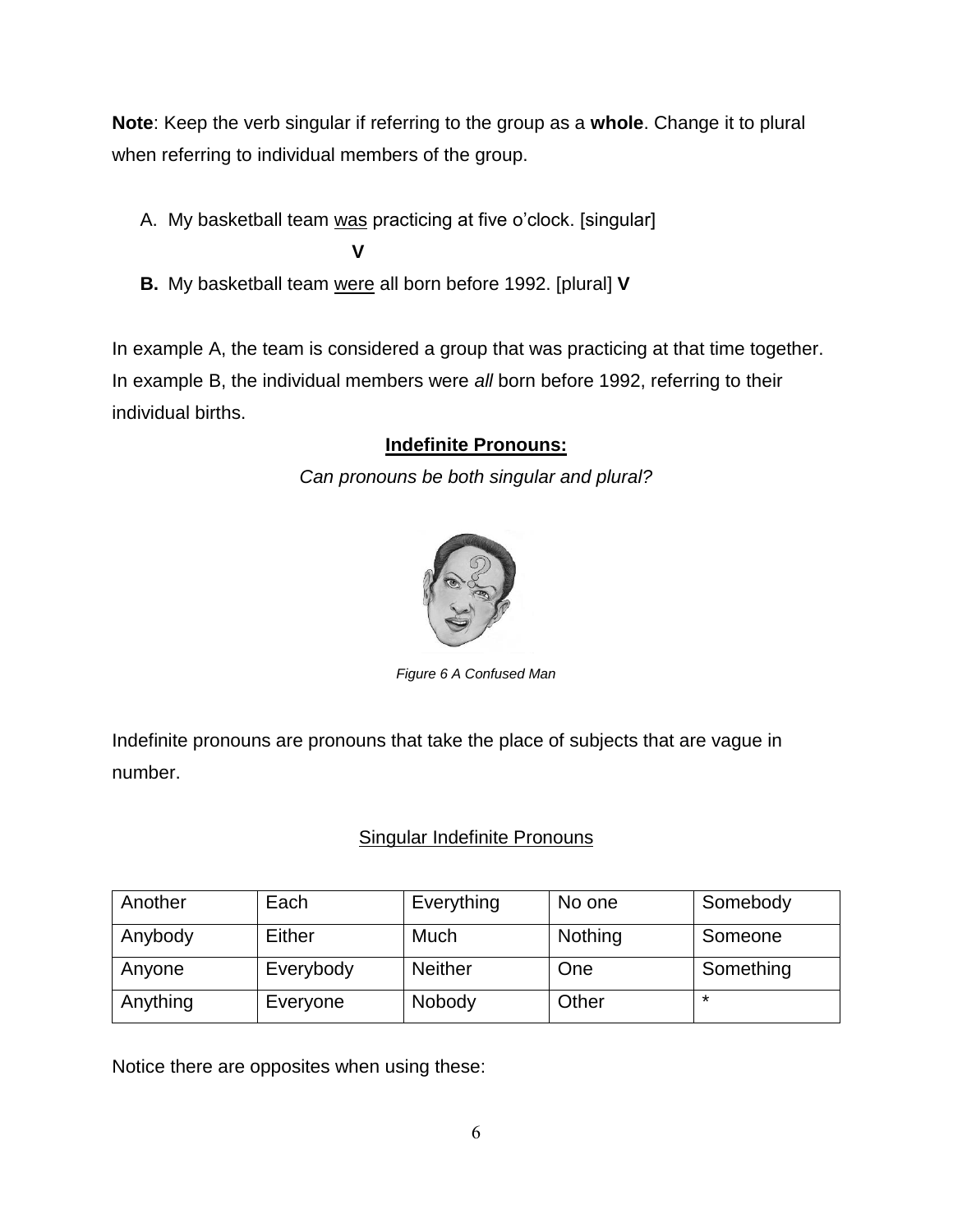Everybody is the opposite of Nobody Everything is the opposite of Nothing

Here are some examples of their usage:

*Neither* of the students takes biology.

**V**

["of the students*"* is a prepositional phrase, so it does not function as a proper subject of the singular, "takes*"*]

*Much* of the rice takes ten minutes to cook. [singular]

**V**

*Something* about his attitude makes him unruly. [singular]

**V**

While many indefinite pronouns are used singularly, some are **always plural.**

## Plural Indefinite Pronouns

| $\overline{\phantom{0}}$<br>.<br><b>Both</b><br>◡◡៶៲៲ | ew | IVІ<br>۱v | $\mathsf{u}$ in $\mathsf{P}^{\mathsf{r}}$<br>ں امت | <br>vera.<br>⊣י |
|-------------------------------------------------------|----|-----------|----------------------------------------------------|-----------------|
|-------------------------------------------------------|----|-----------|----------------------------------------------------|-----------------|

You can tell these pronouns are plural because they include many subjects by their definition alone.

Below is an example of plural indefinite pronoun usage:

*Many* of the candidates argue during the debate.

**V**

["Many" is plural; therefore the plural form of the verb is 'argue'.]

Other indefinite pronouns maybe singular or plural, depending on the noun they refer to.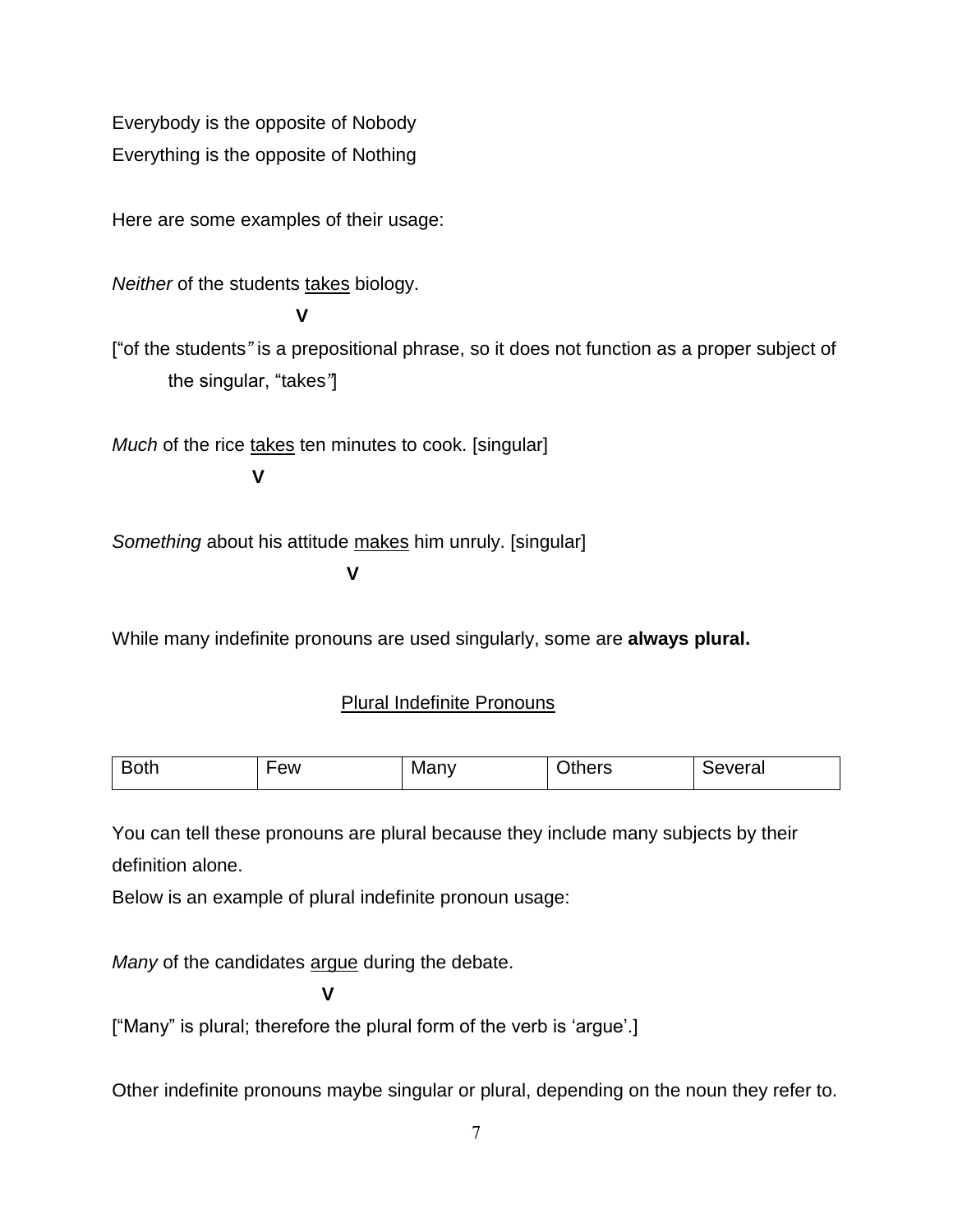### Singular or Plural Indefinite Pronouns

| All | Enough | None | Some |
|-----|--------|------|------|
| Any | More   | Most |      |

With these pronouns, focus on the subject of the prepositional phrase to give you a clue.

Example:

- A. All of the bicycles were stolen. [Bicycles is plural, so 'all' is considered plural]
- B. All of the pie was burnt. [Pie is singular, so 'all' is singular]

#### **Subject-Verb Agreement:**





*Figure 7 Happy Face*

So far, this handout discusses subject-verb agreement focused on simple sentences without dependent clauses. Now, it will focus on dependent clauses introduced by relative pronouns (*who, which, or that*). Often, but not always, these relative pronouns act as subjects of the clauses they introduce.

Some examples of relative pronoun usage:

Dependent Clause

 $\Box$ 

A. Scientists [who conduct research] get greater results. □relative pronoun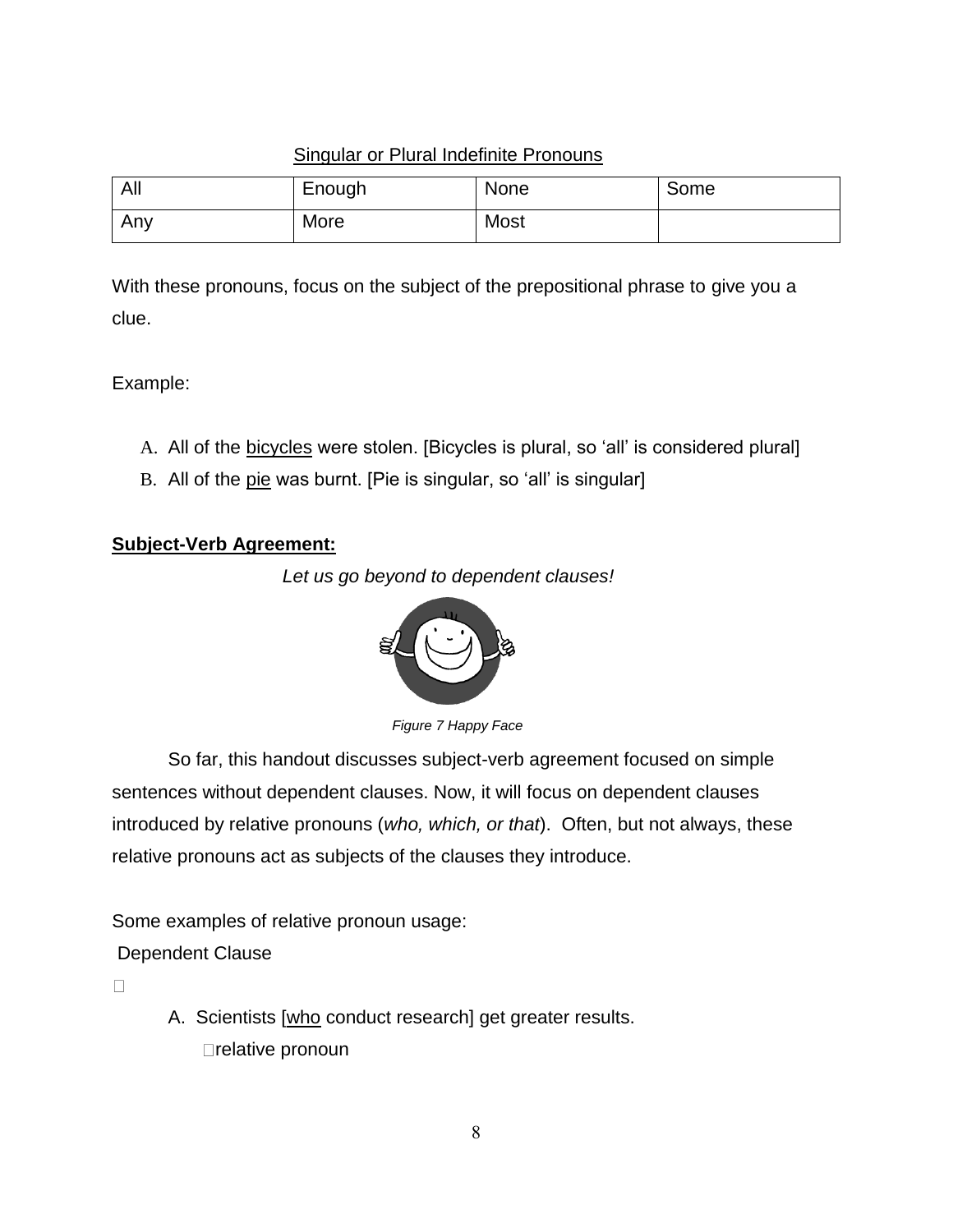The subject of the dependent clause, "who conduct research," is the relative pronoun, *who*. Since *who* refers to the plural subject scientists, the verb **conduct** is also plural.

B. A scientist *who* **conducts** research **gets** greater results.

Now *who* refers to the singular subject scientist, so the verb **conducts** and **gets** are in singular form.

C. Trees that **shed** their leaves are called deciduous.

The dependent clause here is "that shed their leaves". Since that refers to the plural word "trees," the verb **shed** is in plural form.

**Relative pronouns are not always the subject** of the clauses they introduce.

The papers that he **received** this morning were in one envelope and caused him to smile.

That introduces the dependent clause, that he **received** this morning. The subject of this clause is he, so the verb **received** agrees with *he* and not *papers.* 

Also, when the phrase "one of" precedes the relative pronoun, be careful when determining whether 'one' refers to a singular subject or a plural one.

- A. Andy is one of the singers who qualify for the audition.
- B. Andy is the only one of the singers who qualifies for the audition.

In the first sentence, all of the singers qualify, and Andy is one of them. Who refers to singers, so the verb "qualify" is plural.

In the second sentence, Andy is the only singer who "qualifies" for the audition. Who refers to one, so the verb "qualifies" takes the singular form.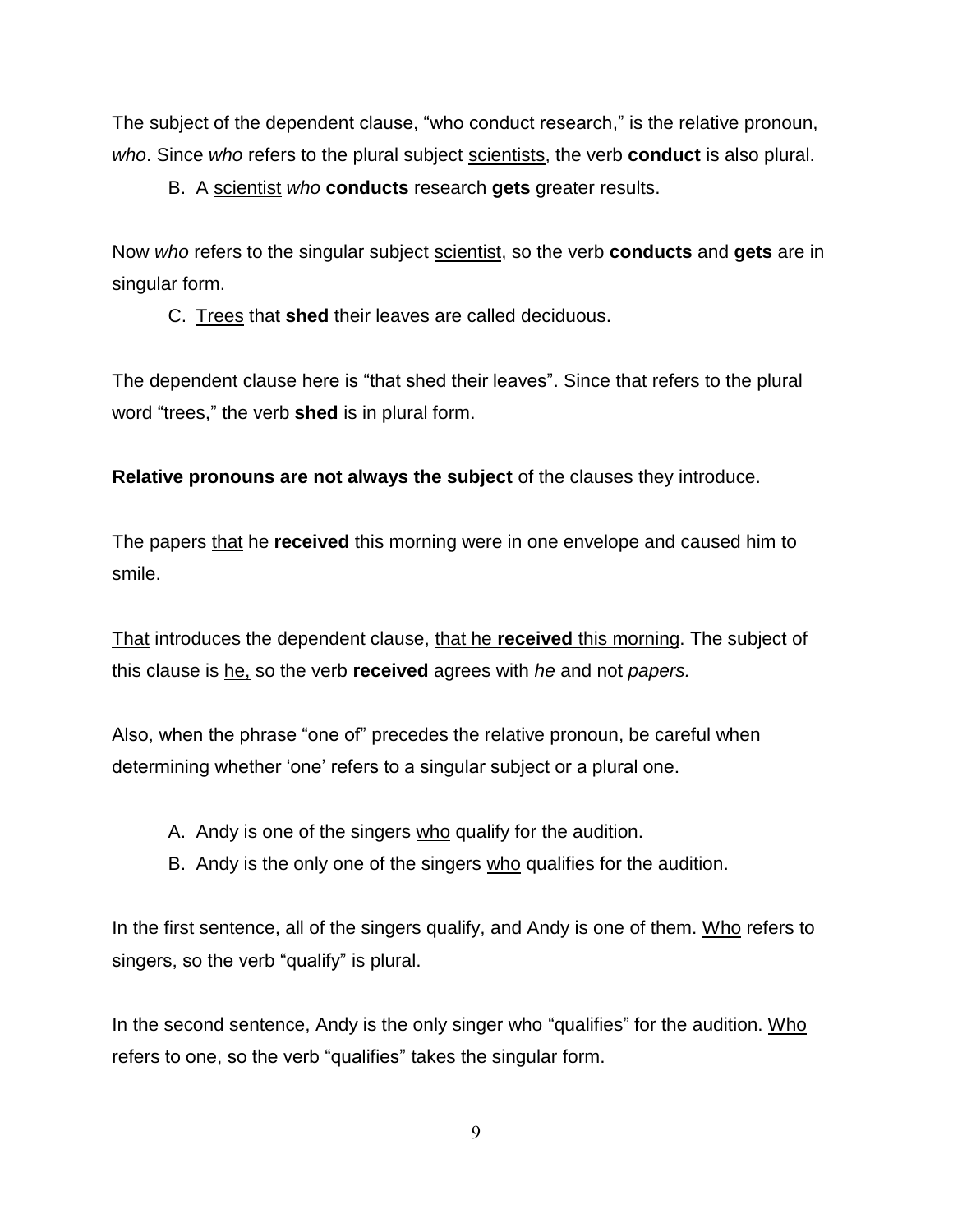#### **Don't let adverbs fool you; verbs should always agree with their subjects!**

Example:

The family's grocer is nearby.

[The subject is grocer; therefore, the verb "is" takes the singular form.

#### **Tricky subjects:**

*They look plural, but they are really singular in meaning!*

Words such as *athletics, news, politics*, and *academics* end in "s", but are treated as singular because they are considered **singular** groups.

Example:

Athletics is a major focus of mine.

**V**

The news **blasts** from a nearby television.  **V**

#### **Exercise:**

#### **In the following sentences, write the correct form of the verb given.**

1. In the winter, bears (hibernate)\_\_\_\_\_\_\_\_\_\_ for several weeks.

2. When she goes to school, she (learn) \_\_\_\_\_\_\_\_.

3. In Bali, the locals (practice)\_\_\_\_\_\_\_\_\_\_ their own variation of Hinduism.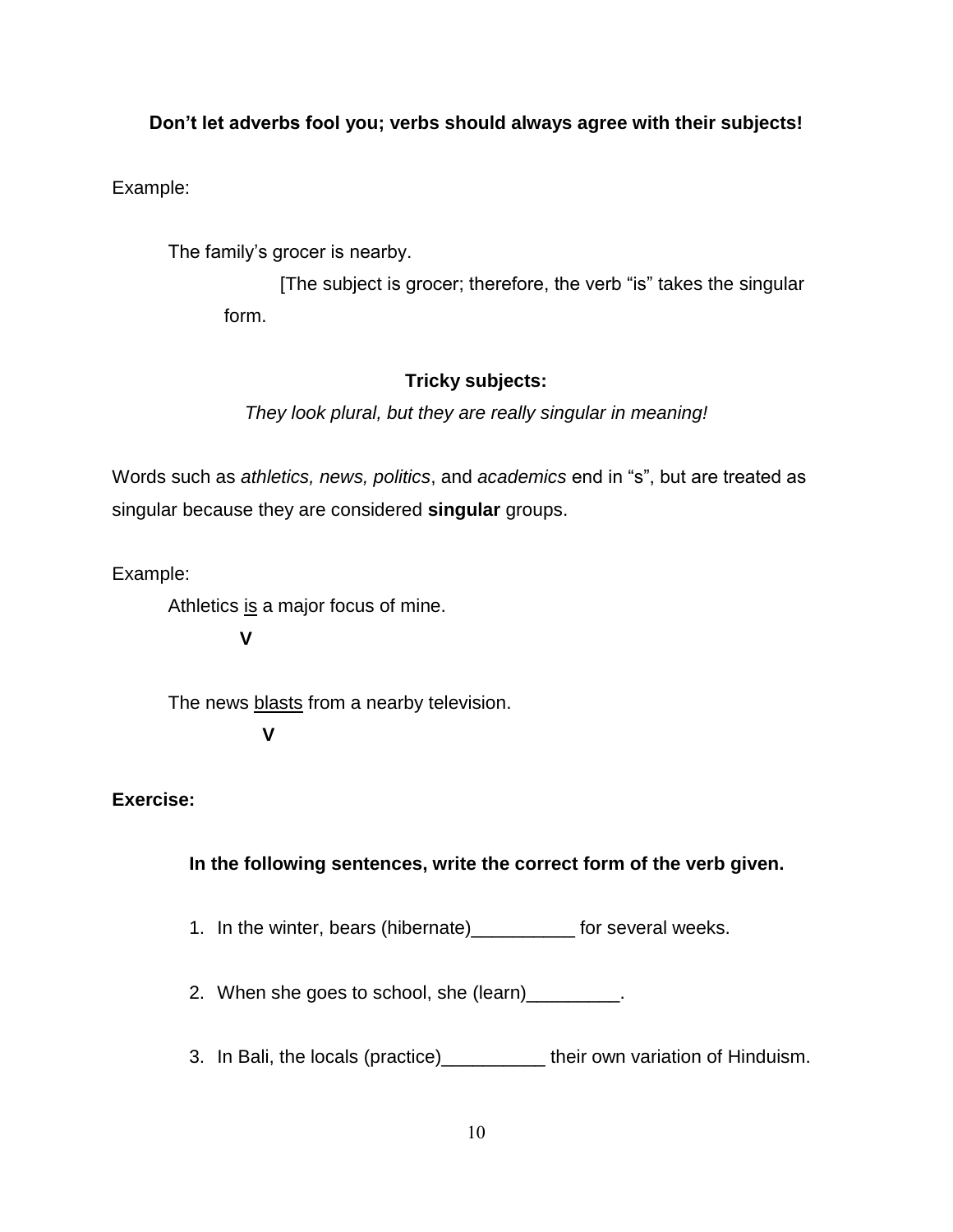- 4. In order to stay underwater for a long time, a scuba-diver (breathe) \_\_\_\_\_\_\_\_\_ oxygen from a tank.
- 5. When the weather is bad, students (play)\_\_\_\_\_\_\_\_\_ cards indoors.
- 6. A lemur usually (live)\_\_\_\_\_\_\_ most of its life in a tree.

### **Exercise:**

### **In the following sentences, write the correct form of the verb given.**

7. In the winter, bears (hibernate)\_\_\_\_\_\_\_\_\_\_ for several weeks.

8. When she goes to school, she (learn)

9. In Bali, the locals (practice)\_\_\_\_\_\_\_\_\_\_ their own variation of Hinduism.

10.In order to stay underwater for a long time, a scuba-diver (breathe) \_\_\_\_\_\_\_\_\_ oxygen from a tank.

11.When the weather is bad, students (play)\_\_\_\_\_\_\_\_\_ cards indoors.

12.A lemur usually (live)\_\_\_\_\_\_\_ most of its life in a tree.

**Read the paragraph below. Then, go back and circle the subject and underline its verb in the each sentence. If the verb is correct, mark a 'C' above it. Ignore Dependent clauses.**

**is**

Technology was getting smaller and smaller in our world. Laptops provides comfort and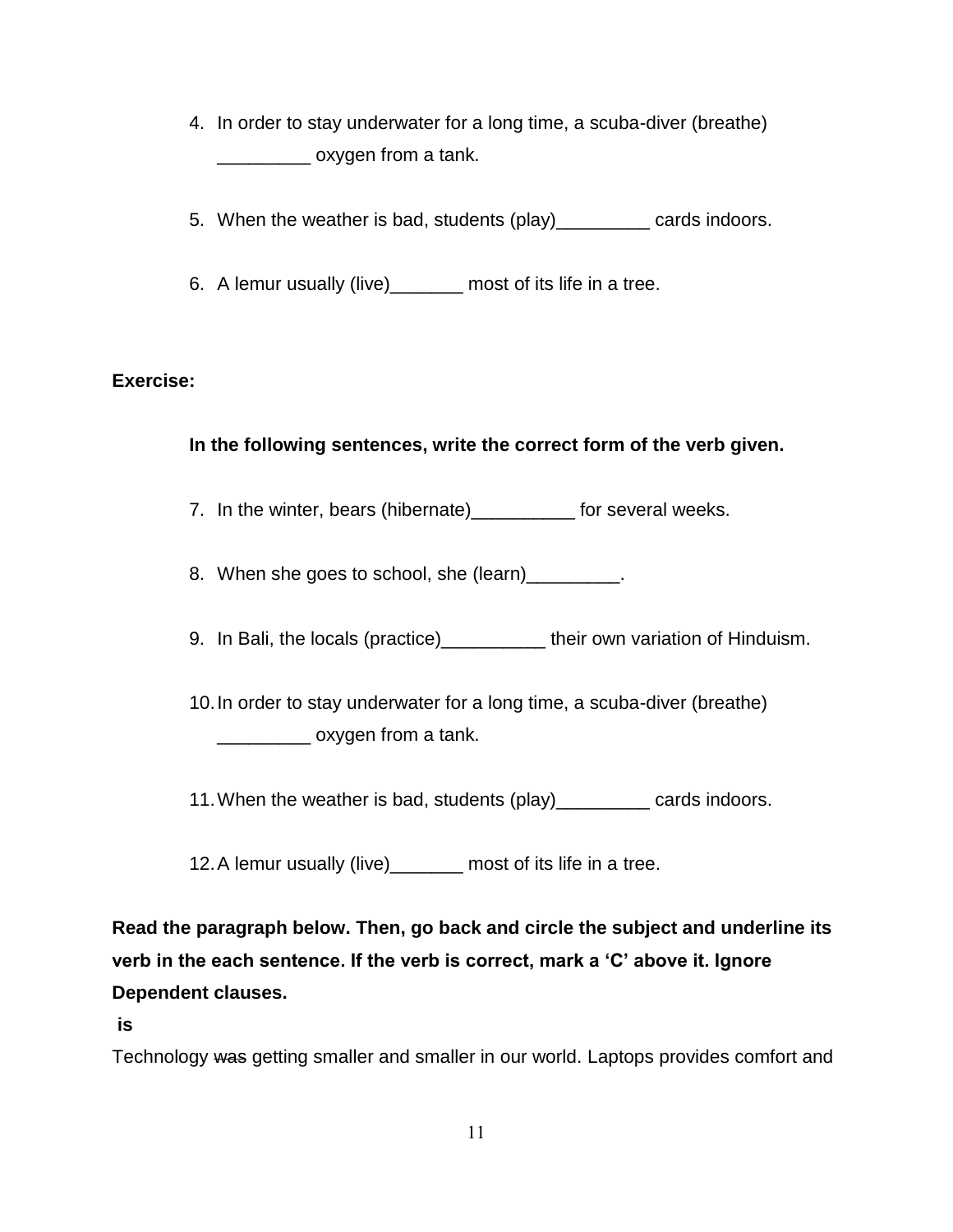efficiency in a business world. Tablets is more proof of this. The screens are getting smaller and smaller.

Cell phones can also be useful to navigate the Internet. But it were not as easy in the past to

complete the same functions on the go. Ten years ago, tablets did not exist. You could not write an

essay on your phone. Although, people finds that desktop computers are not completely replaced.

**You are now given compound subjects and base-form verbs. Use these to write a sentence in present tense, making sure your subjects and verbs agree.** 

|  | <b>Example: Subject: Toys and books</b> | verb: line |
|--|-----------------------------------------|------------|
|--|-----------------------------------------|------------|

Toys and books line the walls in my nephew's room.

1. subject: Danny and his dog verb: hike

2. subject: each scooter and skateboards verb: provide

3. subject: neither this nor that verb: is

4. subject: Lasagna and spaghettiverb: is

**In each sentence below, circle the subject, and underline the main verb. Indicate whether the subject is a collective noun or an indefinite pronoun. If it is wrong, correct it.** 

**Example:** The jury comes out of the room.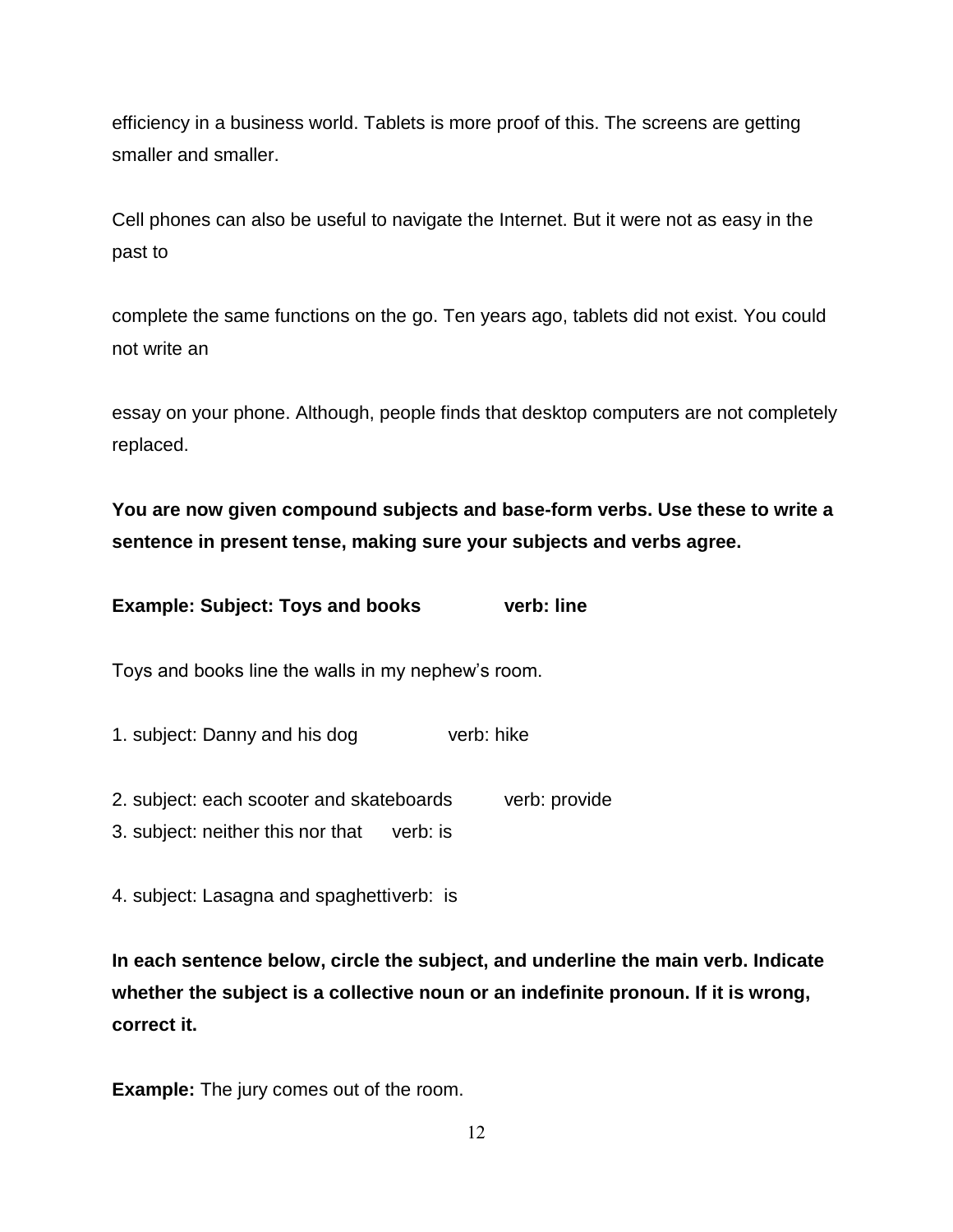[The subject is a collective noun]

- 1. Some of the salt were on the floor. Subject is \_\_\_\_\_\_\_\_\_\_\_\_\_\_\_\_\_\_\_\_\_\_\_\_\_\_\_\_\_
- 2. My class came to see me recite my essay. Subject is \_\_\_\_\_\_\_\_\_\_\_\_\_\_\_\_\_\_\_\_\_\_\_\_\_\_\_\_\_
- 3. Another one of the candidates make a nasty remark. Subject is **Example 20** and the set of  $\mathcal{L}$
- 4. Family were all present at the reunion. Subject is\_\_\_\_\_\_\_\_\_\_\_\_\_\_\_\_\_\_\_\_\_\_\_\_\_\_\_\_
- 5. Each article is evidence that your argument is wrong.
	- Subject is\_\_\_\_\_\_\_\_\_\_\_\_\_\_\_\_\_\_\_\_\_\_\_\_\_\_\_

**Underline the correct verb form in the following sentences. Afterwards, explain your answer**.

#### **Example:**

Every pre-major and major write/writes an essay in this class.

['Every' used with compound subjects refers to a singular noun, so 'attempts' is correct.

- 1. Temperatures that is/are as hot as this make me sleepy.
- 2. When he call/calls, the telephone rings twice.
- 3. The crowd scream/screams for the band to encore.
- 4. The dresses that you like/likes are on sale today.
- 5. Professor Kats understands that one of the essays is/are difficult.
- 6. Great Expectations is/are a favorite piece of storytelling of mine.
- 7. Politics is/are interesting when you follow it, but confusing when you don't.